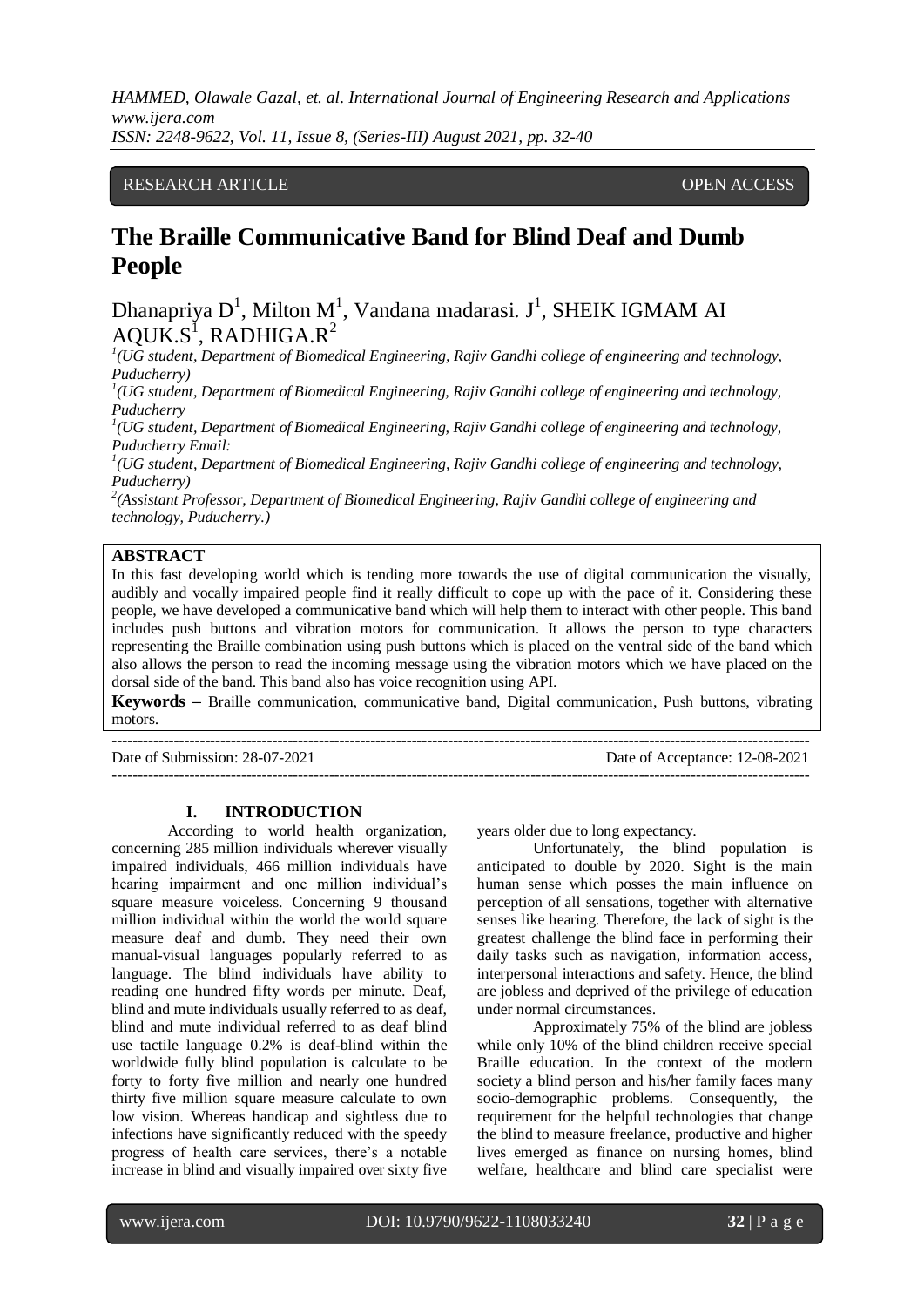looked as if it would be pricey and unsustainable solutions.

# **1.1 BRAILLE SYSTEM**

Braille may be a system developed by Louis Braille in the19th century to allow the blind to browse and write. Louis Braille was impressed by this method and in turn then visited produce a changed code to form easier to use. Louis took many a lot of years to make a system that was appropriate to include all the letters of the French language. Eventually the Braille system has become widespread with the support of a bunch United Nations agency was to become the Royal National Institute for the Blind. Braille code may be a piece of writing using a series of raised dots to be browse with the fingers by individuals blind or whose seeing is not spare for reading written material. The standards describe regarding the characteristics of the Braille code and conjointly the most options square measure in short summarizes.

Braille code operates the sixty- four code characters within the middle of thirty two and ninety five inclusive. All capital letters in code communicate to their equivalent values in unconstructed English Braille. These characters have rectangular blocks called cells that have tiny bumps called raised dots. The number and arrangement of these dots distinguish one character from another. Since the various Braille alphabets originated as [transcription c](https://en.wikipedia.org/wiki/Transcription_(linguistics))odes for printed writing, the mappings (sets of character designations) vary from language to language, and even within one; in [English](https://en.wikipedia.org/wiki/English_Braille)  [Braille t](https://en.wikipedia.org/wiki/English_Braille)here are three levels of encoding: Grade  $1 - a$ letter-by-letter transcription used for basic literacy; Grade 2 – an addition of abbreviations and contractions; and Grade 3 – various non-standardized personal stenography.

|   |  | 00 00 00 00 00 00 00 00 00 00<br>00 00 00 00 00 00 00 00 00 00<br>00 00 00 00 00 00 00 00 00 00<br><b>A B C D E F G H I</b>                  |  |  |                       |
|---|--|----------------------------------------------------------------------------------------------------------------------------------------------|--|--|-----------------------|
|   |  | 00 00 00 00 00 00 00 00 00 00<br>00 00 00 00 00 00 00 00 00 00<br>00 00 00 00 00 00 00 00 00 00<br><b>K L M N O P Q R S T</b>                |  |  |                       |
|   |  | 00 00 00 00 00 00 00 00 00 00<br>00 00 00 00 00 00 00 00 00 00<br>00 00 00 00 00 00 00 00 00 00                                              |  |  |                       |
| 5 |  | 00 00 00 00 00 00 00 00 00 00<br><b>00 00 00 00 00 00 00 00 00</b> 00<br>00 00 00 00 00 00 0● 00 ●● 00<br><b>Figure 1. Braille Alphabets</b> |  |  | 6 7 8 9 0 ' ' # space |

Braille cells aren't the sole factor to look in Braille text. There could also be decorated illustrations and graphs, with the lines either solid or manufactured from series of dots, arrows, bullets that are larger than Braille dots, etc. A full Braille cell includes six raised dots organized in 2 columns, every column having 3 dots. The dot positions are known by numbers from one to 6. There are sixty four doable combos, together with no dots in any respect for a word area. However, within the face of changes in education policy and screen reader software package, Braille usage has declined in recent decades, despite the vary fact that technologies like Braille displays have conjointly created Braille additional accessible and sensible. Braille characters square measure a lot of larger than their written equivalents, and therefore the normal eleven by  $11.5$ " $(28 \text{ cm} * \text{thirty cm})$  page has space for less than twenty five lines of forty three characters. To cut back area and increase reading speed, most Braille alphabets and orthographies use ligatures, abbreviations, and contraction. Nearly all English Braille books square measure transcribed during this shrunk Braille that adds an extra layer of complexness to English orthography: the library of congress's guide for Braille transcribing runs to over three hundred pages and Braille transcribing should pass certification tests. The system of contraction in English Braille begins with a group of twenty three words that square measure shrunk to single characters.

# **II. DESCRIPTION OF SYSTEM**

We are developed the Braille band to communicative band for blind deaf and dumb people. The proposed system is able to send and received the message that is transmitting part and receiving part. This system is mainly includes Arduino micro R3, Bluetooth module, push buttons and vibrating motors.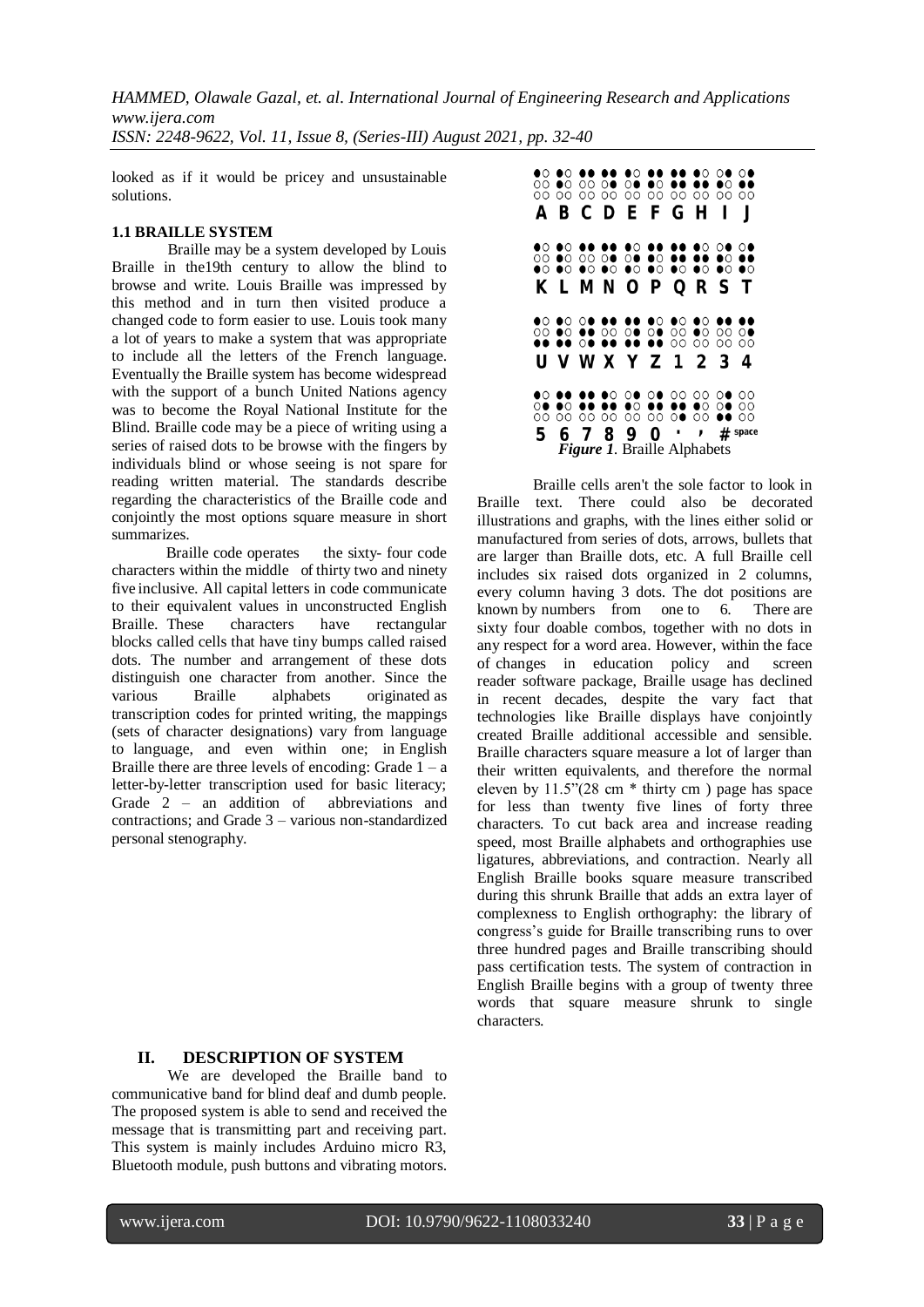

*Figure 2.* Block Diagram of system

# **2.1 Arduino Micro**

The Arduino micro is also a microcontroller board supported the ATmega32u4. It's twenty digital input/output pins(of that seven is also used as PWM outputs and twelve as analog inputs), a sixteen Mc per second crystal oscillator, a little USB association, associate in nursing ICSP header and a better and a button. It contains everything needed to support the little controller; simply connect it to a portable computer with a small USB cable induces started. The little is analogues to the Arduino designer during this ATmega32U4 has intrinsic USB communication. Eliminating the need for a secondary processor this allows the little to look to a connected portable computer as a mouse and keyboard, to boot to a virtual (CDC) serial / (COM port. It to boot has totally different implications for the behavior of the board; unit detailed on the getting started page.



*Figure 3.* Ardiuno Micro R3

#### **2.1 Bluetooth HC-05 Module**

HC-05 Bluetooth Module is a simple to use Bluetooth SPP (Serial port protocol) module, designed for clear wireless serial affiliation setup. Its communication is via serial communication that makes simple thanks to interface with controller or laptop. It uses the two .45GHz wavebands. The transfer rate of the info will vary up to 1Mbps and is in varying of ten meters. The HC-05 nodule are often operated inside 4-6V of power offer. It supports baud of 9600, 19200, 38400, 57600, etc. the HC-05 has 2 in operation modes, one is that the information mode during which it will send and receive information from alternative Bluetooth devices and also the alternative is that the AT Command mode wherever the default devices settings are often modified. It will operate the device in either of those 2 modes by mistreatment the key pin as explained within the pin describing. It's terribly simple to combine the HC-05 module with microcontroller as a result of it operates mistreatment the interface protocol (SPP). Merely power the module with +5V and connect the Rx pin of the module to the TX of MCU and TX pin of module to Rx of MCU.



*Figure 4.* Bluetooth Module

**2.2 Power source (Rechargeable battery)** A rechargeable battery, galvanic battery or secondary cell, could be a style of electrical battery

l

www.ijera.com DOI: 10.9790/9622-1108032531 **34** | P a g e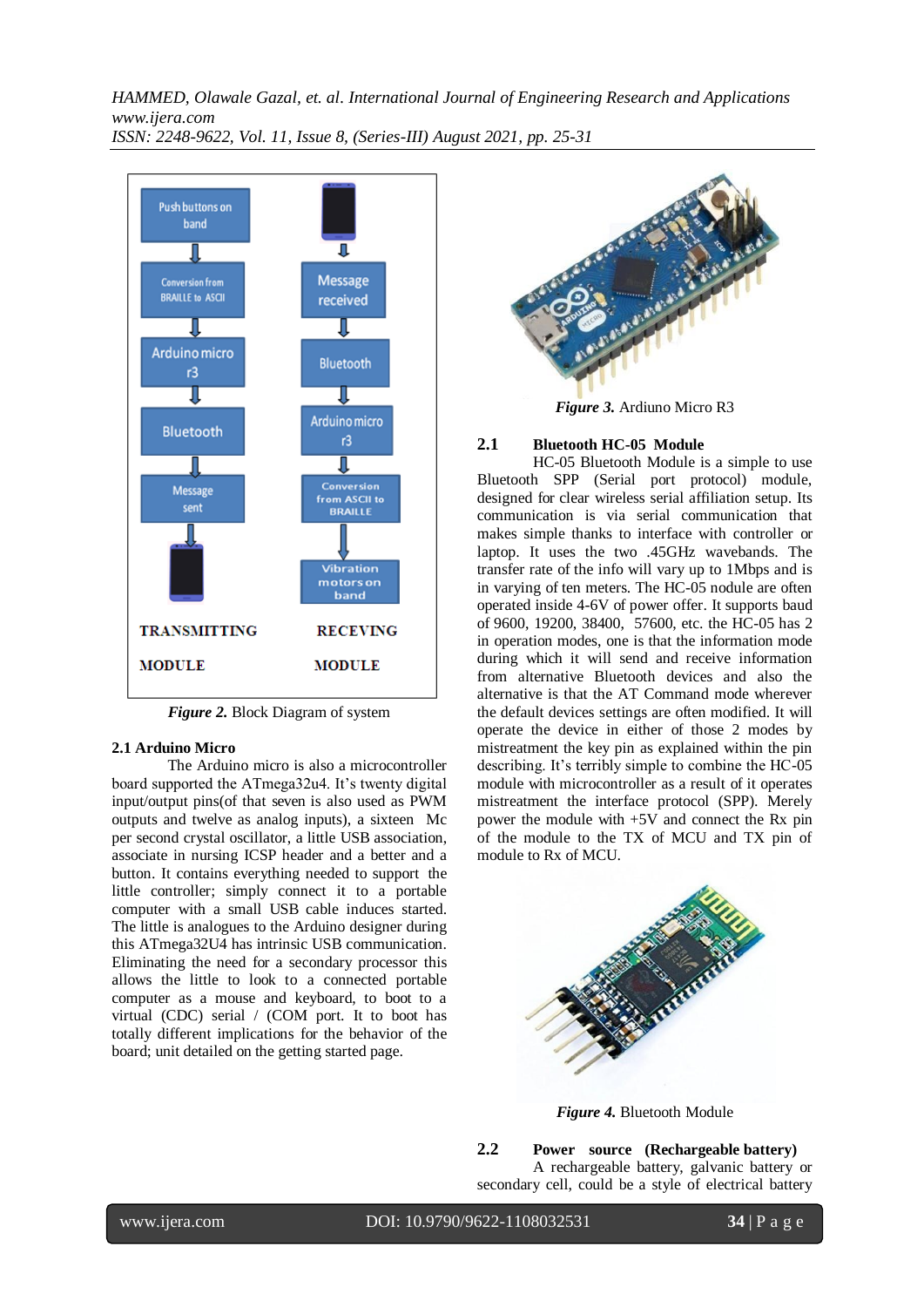which might be charged , discharged into a load, and recharged repeatedly, as hostile a disposable or primary battery that is provide totally charged and discharged when use. It's composed of 1 or additional chemical science cells. Reversible batteries area unit made in many various shapes and sizes, starting from buttons cells to power unit systems connected to stabilize associate electrical distribution. Recharging time is a crucial parameter to the user of a product battery-powered by reversible batteries. Although the charging power offer provides enough power to control the devices is hooked up to associate external power offer throughout the charging time. Reversible batteries generally initio value over disposable batteries, however have a far lower total value of possession and environment impact, as they will be recharged inexpensively repeadly before they have communication. Some reversible battery sorts area unit accessible within the same sizes and voltages as disposable sorts, and may be used interchangeably. Here, we tend to use 5V power reversible battery as inform of power bank.

# **2.3 VIBRATING MOTORS**

The main part within the Braille band could be a vibrating motor. There are two types of varieties of motors i.e. coin (or flat) and cylinder (or bar).

Cylinder sort motors square measure easy brush motors with a conventional axial style. The centrically movement of the burden connected to the rotor provides vibrating throughout operation. However coin form of vibrator motors square measure best slot in the tip of the finger positions within the Braille band. Thus Braille band is built with coin sort motor. In coin sort motor the number of vibration is directly proportional to the voltage applied to the motor. Coin motors square measure factory-made in high volumes and square measure fairly cheap. Associate in nursing electrical current applied to the coil within the direction of the arrow generates upward force on the left aspect of the coil and downward forces on the proper aspect, inflicting the coil to revolve dextrorotary. The vibration motors that square measure to be mounted on every of the 5 fingers of the hand band additionally because the palm square measure just like the motors employed in pagers or cell phones that square measure simple to mount and have adhesive backing. These motors square measure ERM (Eccentric Rotating Mass) motors, i.e. a DC motor with associate in nursing offset (non-symmetric) mass connected to the shaft. Because the ERM rotates, the force of the offsets mass is uneven, leading to a web force that causes displacement of the motor. With a high range of revolutions are often controlled with the voltage offer.



*Figure 5.* Vibrating Motors

# **2.4 PUSH BUTTONS**

A push button or just button is a easy switch mechanism to manage some side of a machine or a method. Buttons square measure usually created out of exhausting material, typically plastic or metal.

The surface is sometimes flat or formed to accommodate the human finger or hand, therefore on be simply depressed or pushed. Buttons square measure most frequently biased switches, though several un-biased buttons (due to their physical nature) still need a spring to come to their un-pushed state. We'd like six pushbuttons switches representing the six dots in Braille system, to put in writing a Braille message.



*Figure 6.* Push Buttons

# **III. SOFTWARE IMPLEMENATION**

**A. Software Tools**

• Android Studio: used to build the Android application.

• Arduino IDE: used to program Arduino.

#### **B. Used programming Languages**

 $C_{++}$  language is used to code the Arduino and JAVA for application development.

# **3.1 Arduino IDE**

The Arduino Integrated Development atmosphere (IDE) may be a cross-platform application that's written in functions from C and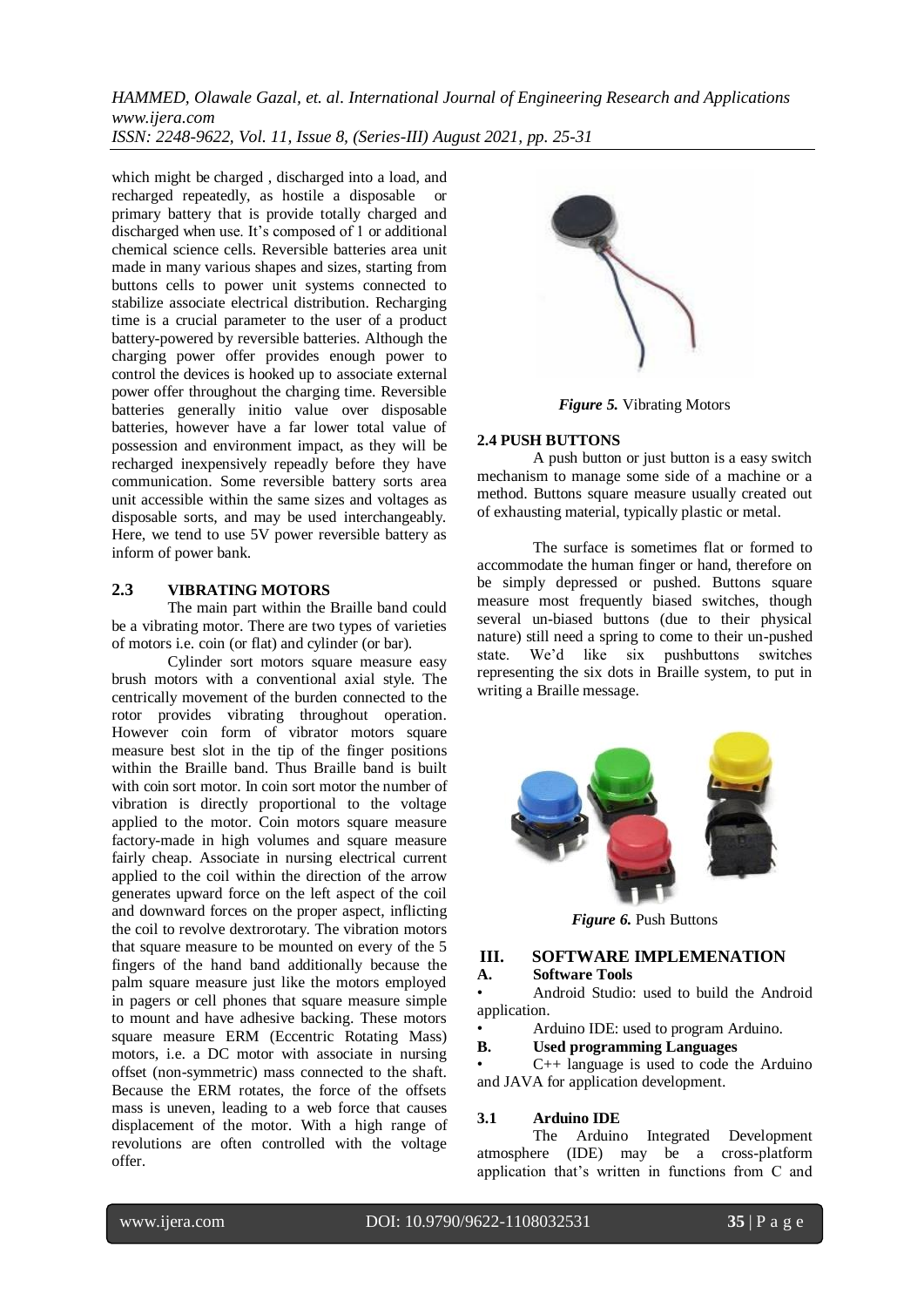C++. It's wont to write and transfer programs to Arduino compatible boards, but also with the assistance of third –party cores, different vender development boards. The Arduino IDE employs the program argued to convert the practicable code into a document in position notation secret writing that's loaded into a document in positional notation secret writing that's loaded into the Arduino board by a loader program within the board's code. By default, argued is employed because the uploading tool to flash the user code onto official Arduino boards. Arduino IDE is open supply computer code Arduino IDE is open supply computer code that's in the main used for

Writing and collection the code into the Arduino Module. It's official Arduino computer code, creating code compilation too simple that even a typical person with no previous technical information will get their feet wet with the educational method. It simply accessible for operative systems like mackintosh, windows, and UNIX system and runs on the Java Platform that the knowledge within the type of code. The most code, additionally referred to as a sketch, created on the IDE platform can ultimately generate a Hex file that is then transferred and uploaded within the controller on the board. The IDE atmosphere in the main contains two basic parts: editor and complier wherever former is employed for writing the desired code and later is employed for collection and uploading the code into the given Arduino Module. The ASCII text file for the IDE is discharged below the wildebeest General Public License, version 2. The Arduino IDE supports the languages C and C++ victimization Special rules of code library from the Wiring project that provides several common input and output procedures. User written code solely needs two basic function, for beginning the sketch and also the main program loop, that square measure compiled associated joined with a program stub main() into an practicable cyclic programmed with the wildebeest tool chain, additional enclosed with the IDE distribution.

#### **3.2 Braille app**

Braille technology is helpful technology that permits blind or visually impaired folks to try and do common tasks like writing, browsing the web, writing i9n Braille and printing in text, participating in chat, downloading files, music, mistreatment electronic message, burning music, and reading documents. It additionally permits blind or visually impaired students to finish all assignments at school because the remainder of hawkeyed classmates and permits them take courses on line. It permits professionals to try and do their jobs and academics to lecture mistreatment hardware and software

package applications. The advances of Braille technology area unit significant as result of blind folks will access a lot of texts, books and libraries and it additionally facilities the printing of Braille texts. Humanoid software package development is that the method by that applications area unit created for devices running the humanoid software package. Google states that "Android apps will be written mistreatment kotlin, Java, and C++ languages" mistreatment the humanoid software package

Development kit (SDK), whereas mistreatment different languages are additionally attainable. The official humanoid app distribution mechanism to finish users is Google Play; it additionally permits staged gradual app unfairness, still as distribution of pre-release app versions to testers. Here, we use this application for communication with them and other people also.

| 21:39                              | 49 第6 名前48                        |
|------------------------------------|-----------------------------------|
| <b>BRAILLE APP</b>                 |                                   |
| RX:                                |                                   |
| Status: Connected to Device: HC-05 |                                   |
|                                    |                                   |
| <b>SMS Text:</b>                   |                                   |
|                                    | <b>BLUETOOTH ON BLUETOOTH OFF</b> |
|                                    |                                   |
|                                    |                                   |
|                                    |                                   |
|                                    | $\ddot{\phantom{1}}$              |
|                                    |                                   |
|                                    |                                   |
|                                    |                                   |
|                                    |                                   |
|                                    |                                   |
|                                    |                                   |
|                                    |                                   |
|                                    |                                   |

*Figure 7.* Braille APP

#### **IV. PROPOSED WORK 4.1 TRANSMITTING MODULE**

The block diagram is that of the transmitting module which is discussed in detail in the coming section. The main components used in the transmitting module are as follows:

- Six push buttons
- Arduino Micro R3
- Bluetooth module
- Android application (Braille app)
- Connecting wires

For the band to function as a transmitter, the dorsal side of the band is fixed with push buttons.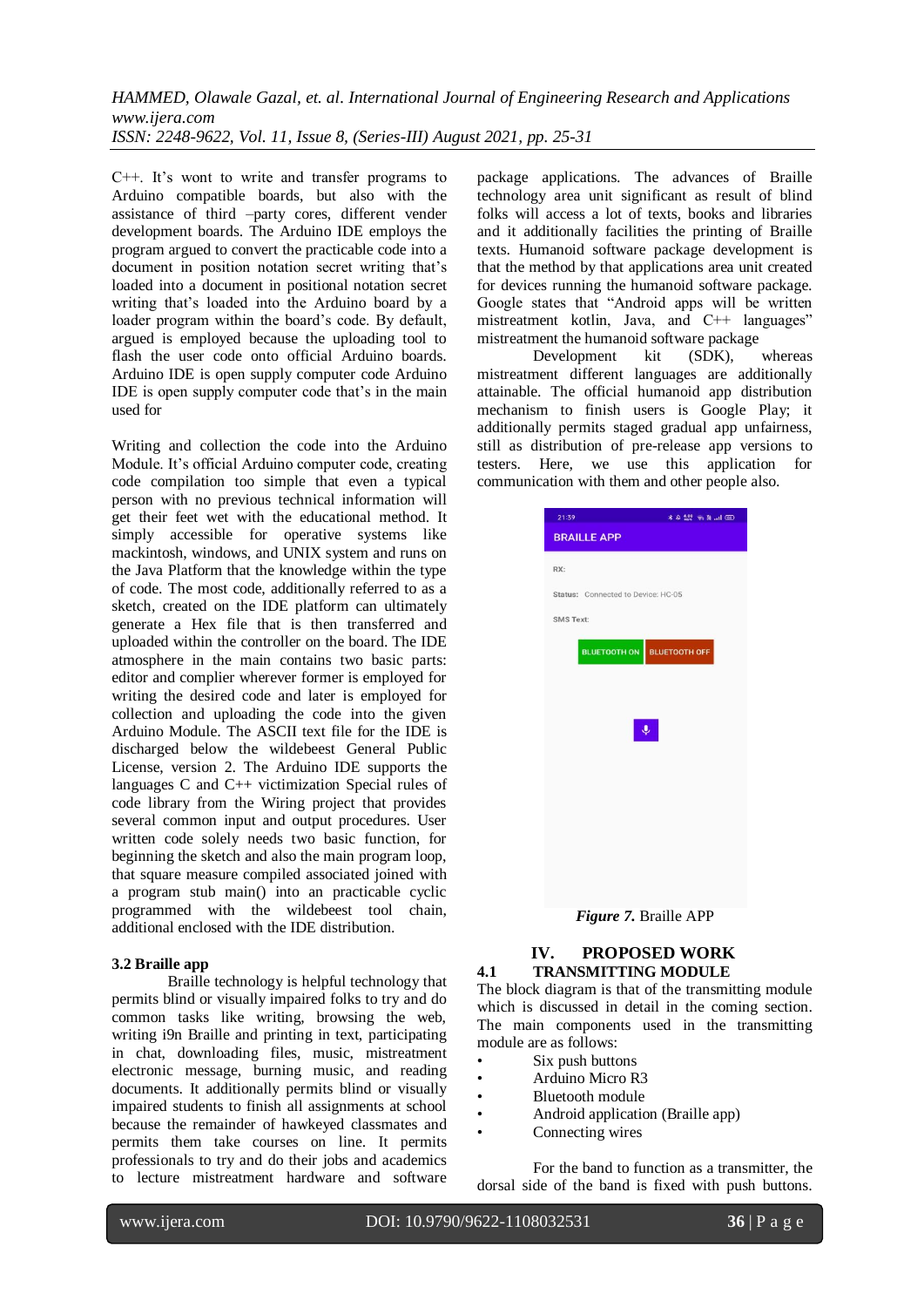The numbering of the push buttons will be same as that of the motors (as shown in fig). The blind person will move that particular fingers together which will correspond to black dots of a letter. The push buttons will convert that movement to an electrical signal which will be sent as input to the Arduino Micro R3. The Arduino Micro R3 will convert the Braille input to English with the help of conversion code. The Arduino Micro R3 will also be connected to a Bluetooth will send the text message to the required contact. To make our methodology viable for not only receiving the message but also for transmitting the message, a transmitting module is also developed. The block diagram of the transmitting module is represented. The message generated is sent to the person at the receiving end using a Bluetooth Module already connected with the Arduino Micro R3. The person receives this message on his cell phone or tablet. Henceforth, message is transmitted successfully.



*Figure 8.* Transmitting part

These three images show the process of selecting the input data in accordance with the Braille code. For example, the word "HI" is used here. At first, the Braille input code of "H" letter is to be given by pressing push buttons with respect to Braille code (i.e. 1, 2, and 5).

#### **4.2 RECEVING MODULE**

The main components of the receiving module:

- Six vibration motors
- Arduino Micro R3
- **Bluetooth**
- Android application(Braille app)
- Connecting wires

For the band to function as a receiver, is fixed with a small sized coin vibration motors. These motors will receive the input from the Arduino Micro R3. Only those motors will vibrate simultaneously which will correspond to the black dots of the particular letter. And this will be possible with the help of a conversion code that will convert the English text message to Braille.

When the Arduino Micro R3 based systems are connected with the Bluetooth, it enables the user to control the system by sending or receiving messages. The advantage of using a Bluetooth module with a system or device is that the user can control the system wirelessly no matter how far it is kept compared to any other wireless communication, provided that both the user and the device should be in a cellular coverage area.

The mobile phones have built-in Bluetooth module which can be used by the processor inside the phone to make a call, send or receive message or even connect with the GPRS network. When it comes to a Arduino Micro R3 based system a separate GSM module is used rather than using a cell phone as such. There are Bluetooth modules available which can do serial communication with Arduino based systems. The communication is done by sending or receiving AT commands with the Bluetooth module.

The Arduino is referred to as a open source hardware and the Arduino IDE is also an open source and anybody can contribute their libraries to the Arduino. All Arduino boards are compatible with the

Arduino IDE which can be used to program the Arduino boards. Using this programming technique, code is written down in order to receive a text message.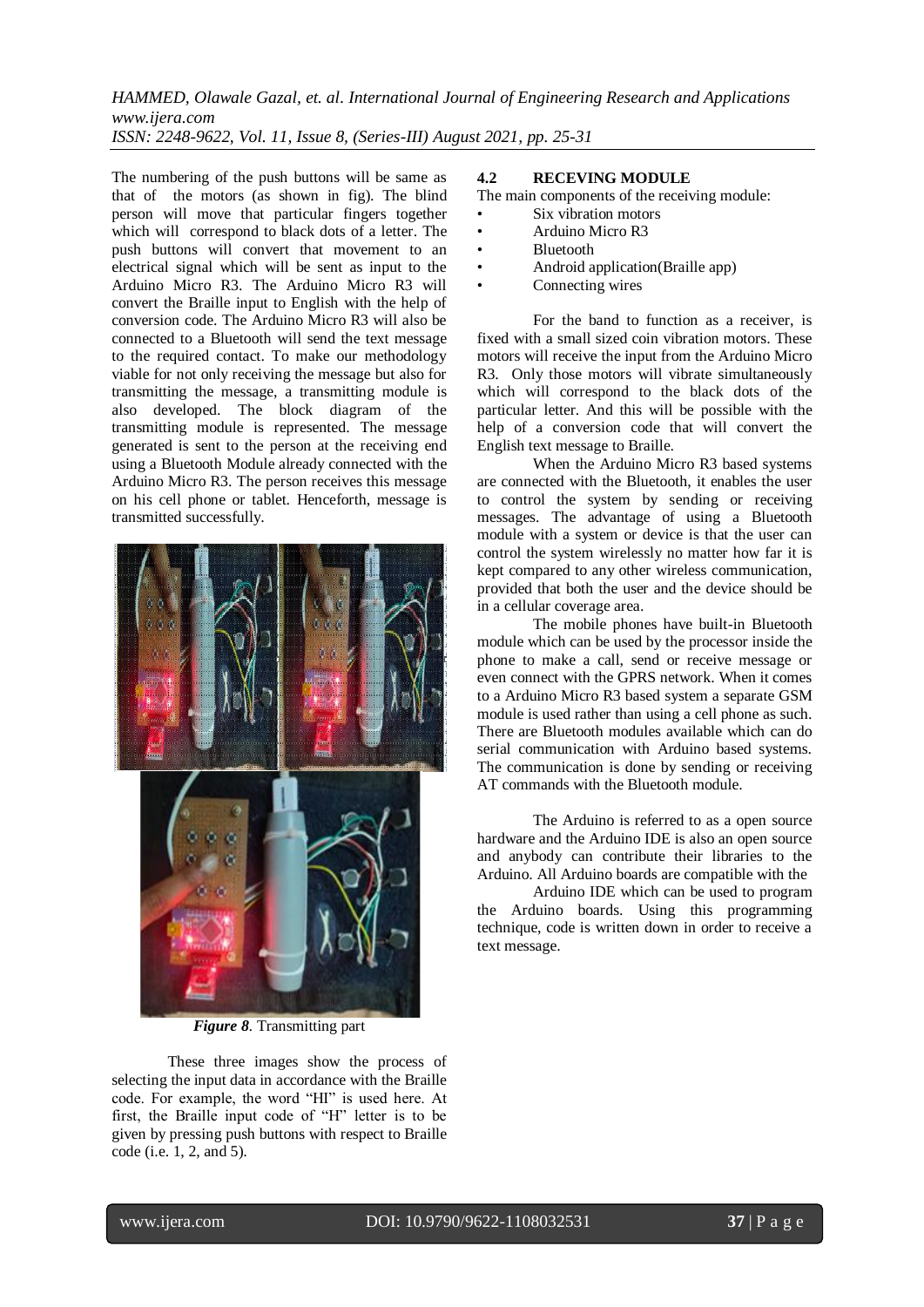

*Figure 9.* Receiving part by Message

 These images describe the receiving process. Once the message is received from the third person, it is automatically displayed in the BRAILLE APP as the SMS Text. As a result, the vibration motors used in the receiving end starts vibrating with respect Braille language for received message.





*Figure 10.* Receiving part by voice

#### **4.3 MODE OF COMMUNICATION**

We are implementing two types of communication for the use of disabled people. They are:

- 
- i. Face to face communication
- ii. Long distance communication

#### **4.3.1 FACE TO FACE COMMUNICATION I. Transmitting side**

When the blind person provides the message to the Arduino board with the braille configuration through the push buttons, the input braille code get converted into English alphabets using ASCII code conversion. These converted outputs are transmitted through Bluetooth module. It is paired with the disabled smart phones. The output is displayed in the BRAILLE APP in the form of text as well as in voice output so that it is helpful for nearly person

l

www.ijera.com DOI: 10.9790/9622-1108032531 **38** | P a g e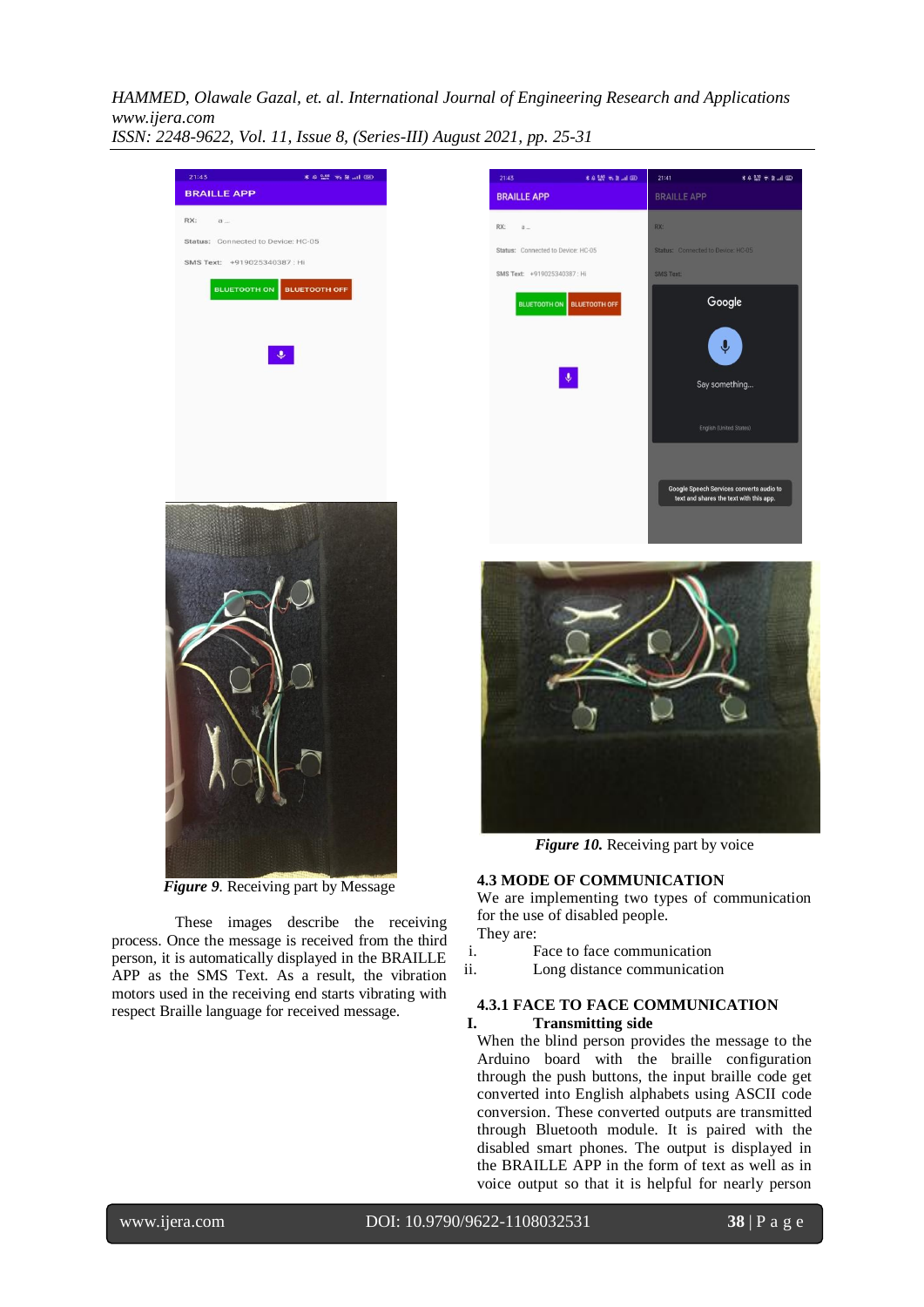for communication.

#### **II. Receiving side**

By using Google assistant, we can able to open the BRAILLE APP. Once the app is opened. The nearby person who wants to communicate with the disabled person should make of the app. In the application, we have an mic icon. By clicking the icon, the neighbor can speak to the app for conversion of speech to text. It results the output in the app display and also through vibration with the help of vibration motors resembling the text.

#### **4.3.2 LONG DISTANCE COMMUNICATION I. Transmitting side**

 Here the blind people deliver the message which has to convey to the other end people through Braille band. It get processed in the Arduino and transferred to the BRAILLE APP through Bluetooth. Finally the message which is to be communicated with long distance people are sent by pressing all the six push buttons one by one and followed by long press of sending push button. Therefore the message will be sent to others through SMS manager by reading the contact of the disabled person's smart phone.

#### **II. Receiving side**

 For the long distance communication, the person who wants to communicate with disabled person, have to send the message through SMS. Therefore this message will be read by the blind people's mobile "BRAILLE APP" through SMS manager. As the result, the received message will be converted into Braille code through code conversion in the Arduino. And then the blind people can read the received message through vibrations.

#### **V. RESULT AND DISCUSSION**

In order to communicate with blind deaf dumb people we designed a portable wrist band for blind people. Band which has 6 Braille dots as input on ventral side of the hand and 6 vibrating motors on dorsal side of the hand. To communicate Blind people must know the Braille alphabets. Normal person can Communicate with blind deaf people by their Smartphone. In order to attain this we created a new Braille application in play store for android users. In that we developed app we can type or voice message to the blind person. For eg: hello john! The message is send to the arduino. The message is translated to Braille format and sends to the blind person via Bluetooth and the motors .Then the vibrating motors vibrates according to the Braille format. Then blind people can reply with the 6 push buttons which are arranged in 3\*2 matrix symbolize the Braille format. For eg; hi Phil! Blind people can

enter this in push buttons as Braille format. The arduino receives and converts this message to normal letters and sends to the Braille app via Bluetooth .Where the message is came as text and as well as voice feedback. Likewise we had made a sentence consist of 7 words .It can help to communicate blind deaf people with normal people.



*Figure 11.* Prototype (Braille Band)

# **VI. CONCLUSION**

The Band is able to connect to Android mobile and facilitate exchange of messages. Whereas the android application is able to send and receive text messages from and to the Band and the Band able to send and receive Braille messages from and to the application. At the end of the project we believe that the project is an effective, cheap and very useful for blind people to communicate with others, and it is very useful for deaf-blind people if they are taught Braille where they can communicate with their families and people around them.

#### **REFERENCES**

- [1]. K.Basavaraga, Apoorva pujari, N.Karthika, Ravishankar Holla, "Braille code convertion using verilog," *International journal of research in engineering, science and management [IJRESM]*, vol no -3, issue -5, 2020
- [2]. B Shirude,A Mohite,Kalyani aghav , Pranjali bade,"A device for communication among deaf dumb and blind, " *International journal of advanced research in computer engineering and technology [IJARCET]*-2016
- [3]. Suvarna Nandyal , Shireen kansar, " A device for deaf dumb and blind by raspberry pi, " *International journal of innovation technology and exploring engineering[IJITEE]*-2019
- [4]. Saraswathi Y.S, Shivangi Garg, Spurti